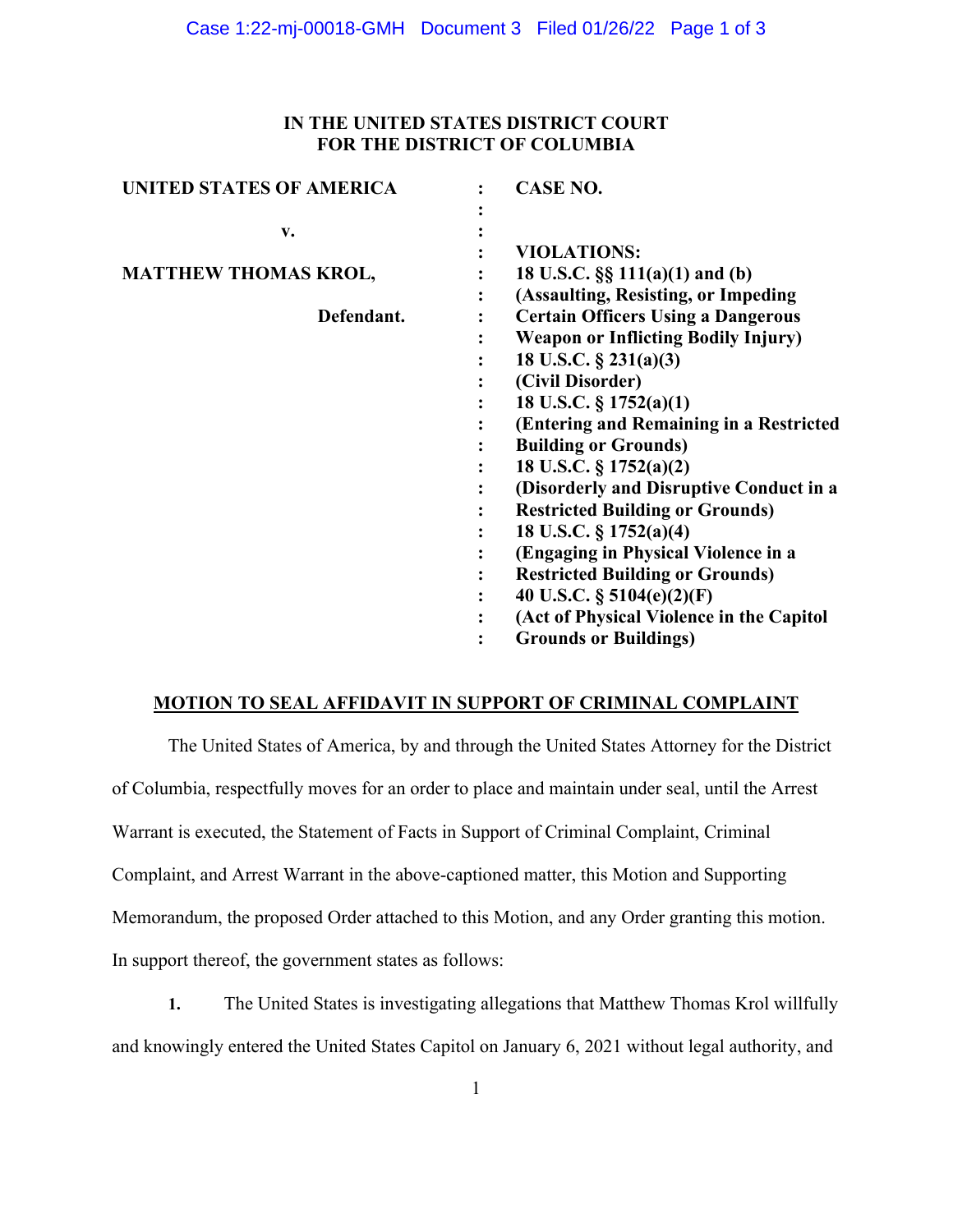#### Case 1:22-mj-00018-GMH Document 3 Filed 01/26/22 Page 2 of 3

participated in violent and disorderly conduct in violation of 18 U.S.C.  $\S$  111(a)(1) and (b), 18 U.S.C. § 231(a)(3), 18 U.S.C. § 1752(a)(1), 18 U.S.C. § 1752(a)(2), 18 U.S.C. § 1752(a)(4), and 40 U.S.C. § 5104(e)(2)(F).

2. The Statement of Facts in Support of Criminal Complaint references evidence gathered in the course of the investigation. The public disclosure of the Government's evidence could compromise the integrity of the investigation, including the ability of the United States to locate and arrest the defendant, and could needlessly expose the statements of the identifying officer before the defendant has been apprehended. The Government also anticipates imminently obtaining one or more search warrants for items believed to be in the defendant's possession. Premature disclosure of the charging documents may risk hampering those efforts or lead to the destruction of evidence. Thus, a sealing order is necessary to avoid hindering the ongoing investigation in this matter.

 3. As stated in Washington Post v. Robinson, 935 F.2d 282, 288 (D.C. Cir. 1999), there is a presumption of access to Court proceedings. But, this can be overridden if "'(1) closure serves a compelling interest; (2) there is a substantial probability that, in the absence of closure, this compelling interest would be harmed; and (3) there are no alternatives to closure that would adequately protect the compelling interest." Id. at 290 (quoting Oregonian Pub. Co. v. United States Dist. Court, 920 F.2d 1462, 1466 (9th Cir. 1990)).

 4. In this matter, the United States has a compelling interest in preserving the integrity of its investigation and arresting the defendant. A limited sealing order ensuring that filings related to the Criminal Complaint and Arrest Warrant are not accessible from the Court's public files is narrowly tailored to serve a compelling interest.

2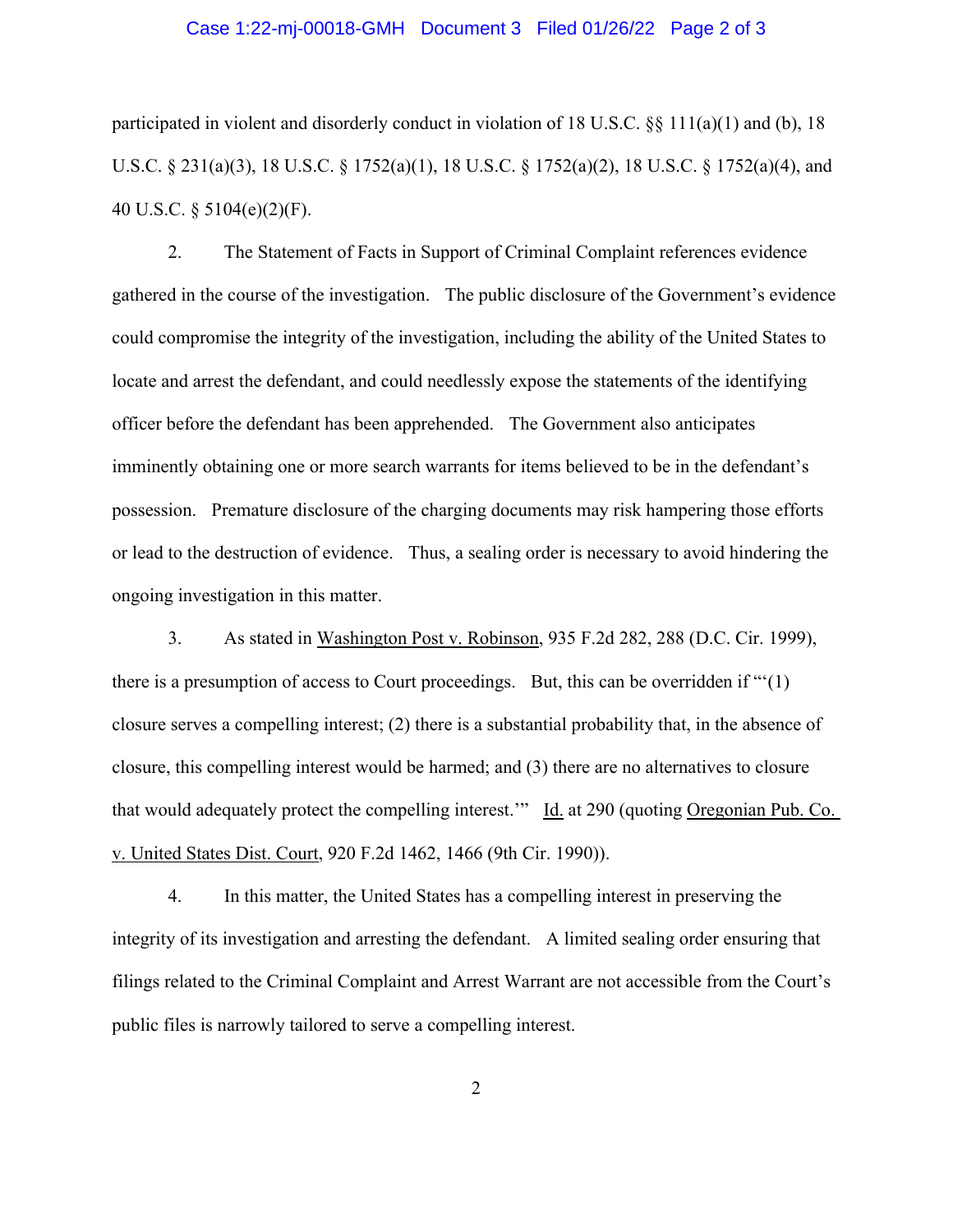#### Case 1:22-mj-00018-GMH Document 3 Filed 01/26/22 Page 3 of 3

 5. Furthermore, the United States respectfully submits that complying with the normal notice requirements of Washington Post would defeat the purpose of the motion to seal. Persons who know the criminal justice system also know that docketing a motion to seal an Affidavit in Support of Criminal Complaint and Arrest Warrant, or a resulting sealing order, means that the defendant is charged with a crime, and the Government intends to arrest him. Thus, if this Motion or a sealing order were to become public, it would be the same as making public the Complaint and Arrest Warrant.

**WHEREFORE**, the United States respectfully requests that this Court issue an Order directing that the Clerk of the Court place and maintain under seal, until execution of the Arrest Warrant, the Affidavit in Support of Criminal Complaint, this Motion and Supporting Memorandum, the proposed Order attached to this Motion, and any Order granting this motion.

Respectfully submitted,

Matthew M. Graves UNITED STATES ATTORNEY D.C. Bar No. 481052

 /s/ *Mitra Jafary-Hariri*  by: Mitra Jafary-Hariri Assistant United States Attorney Michigan Bar No. P74460 (313) 618-1793 mitra.jafaray-hariri@usdoj.gov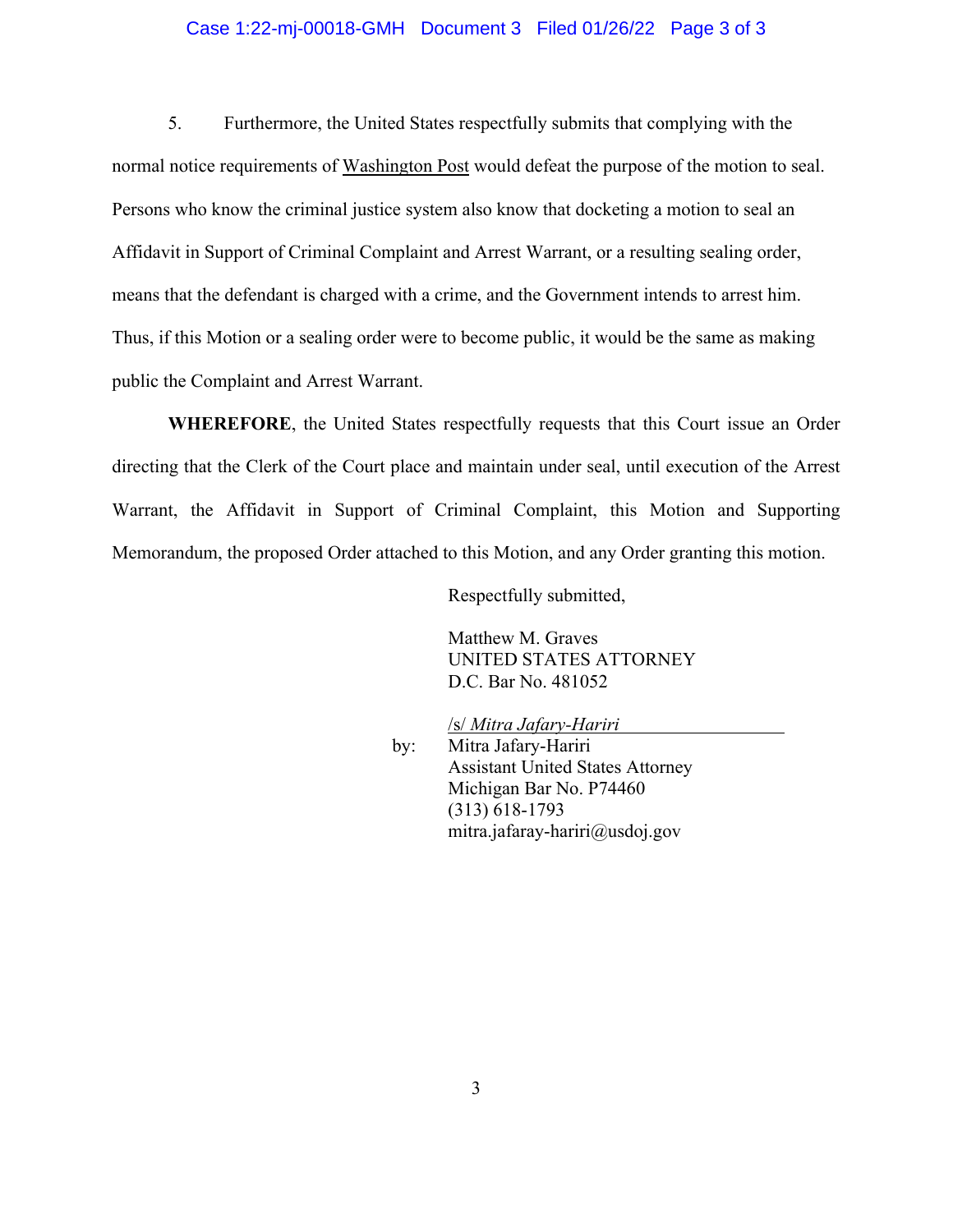#### Case 1:22-mj-00018-GMH Document 3-1 Filed 01/26/22 Page 1 of 2

## **IN THE UNITED STATES DISTRICT COURT FOR THE DISTRICT OF COLUMBIA**

| <b>UNITED STATES OF AMERICA</b> |   | <b>CASE NO.</b>                            |
|---------------------------------|---|--------------------------------------------|
| v.                              |   |                                            |
|                                 |   | <b>VIOLATIONS:</b>                         |
| <b>MATTHEW THOMAS KROL,</b>     |   | 18 U.S.C. §§ 111(a)(1) and (b)             |
|                                 | ٠ | (Assaulting, Resisting, or Impeding)       |
| Defendant.                      |   | <b>Certain Officers Using a Dangerous</b>  |
|                                 |   | <b>Weapon or Inflicting Bodily Injury)</b> |
|                                 |   | 18 U.S.C. $\S$ 231(a)(3)                   |
|                                 |   | (Civil Disorder)                           |
|                                 |   | 18 U.S.C. § 1752(a)(1)                     |
|                                 |   | (Entering and Remaining in a Restricted    |
|                                 |   | <b>Building or Grounds)</b>                |
|                                 |   | 18 U.S.C. § 1752(a)(2)                     |
|                                 |   | (Disorderly and Disruptive Conduct in a    |
|                                 |   | <b>Restricted Building or Grounds)</b>     |
|                                 |   | 18 U.S.C. § 1752(a)(4)                     |
|                                 |   | (Engaging in Physical Violence in a        |
|                                 |   | <b>Restricted Building or Grounds)</b>     |
|                                 | ٠ | 40 U.S.C. $\S$ 5104(e)(2)(F)               |
|                                 |   | (Act of Physical Violence in the Capitol   |
|                                 |   | <b>Grounds or Buildings)</b>               |

#### **ORDER**

This matter having come before the Court pursuant to the application of the United States to seal criminal complaint, the Court finds that, because of such reasonable grounds to believe the disclosure will result in flight from prosecution, destruction of or tampering with evidence, intimidation of potential witnesses, and serious jeopardy to the investigation, the United States has established that a compelling governmental interest exists to justify the requested sealing.

1. IT IS THEREFORE ORDERED that the application is hereby GRANTED, and that